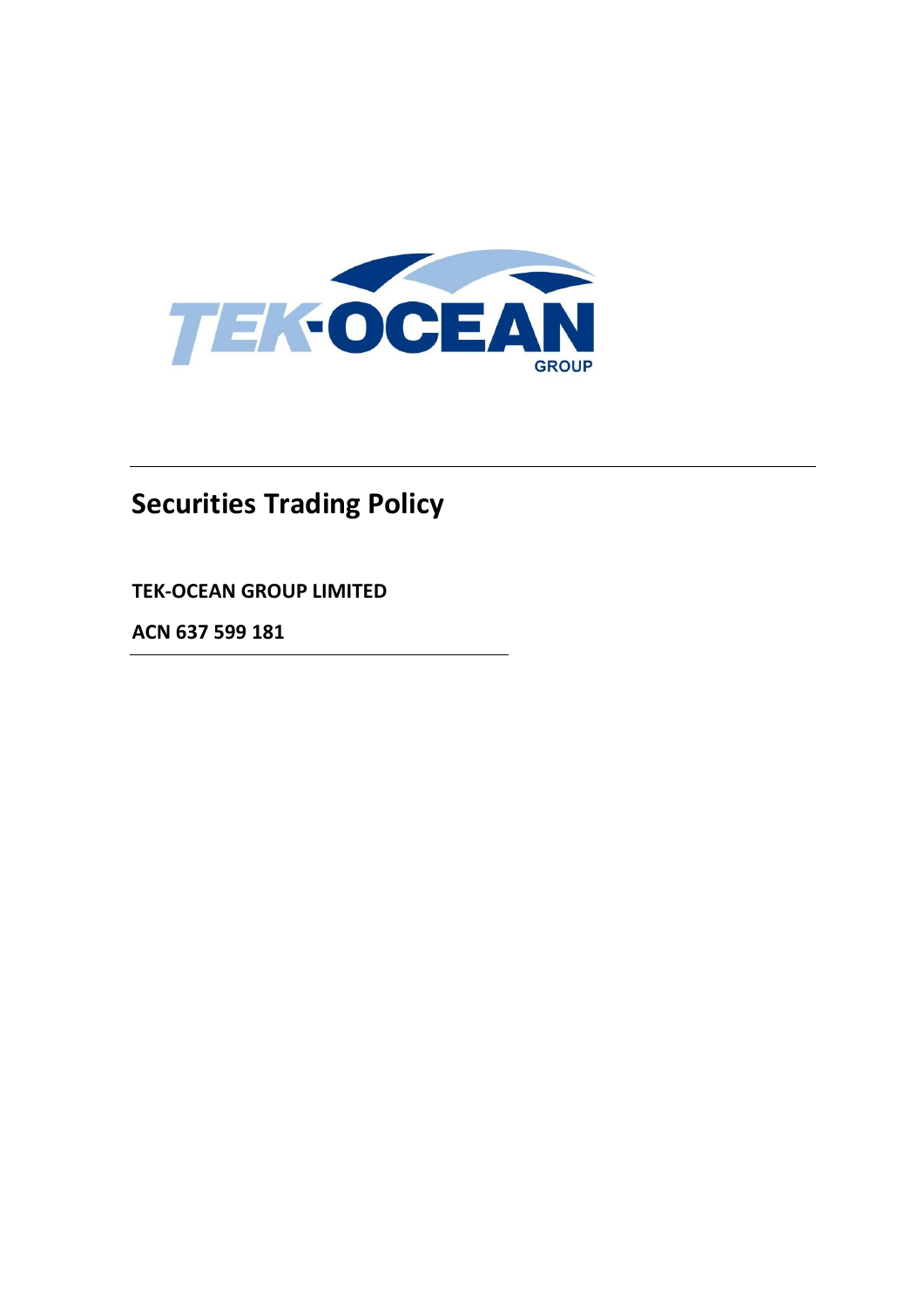# **1. Introduction**

This Securities Trading Policy (**Policy**) sets out the policy of TEK-Ocean Group Limited ACN 637 599 181 (**Company**) on dealings by directors of the Company (**Directors**) and employees in:

- (a) securities of the Company (**Company Securities**); and
- (b) securities of other entities.

If you do not understand any part of this Policy, the summary of the law or how it applies to you, you should raise the matter with your manager or the Company Secretary before dealing with any securities covered by this Policy.

# **2. Rationale for the Policy**

Under Australian corporations law, the insider trading laws operate to prohibit people in possession of non-public, price sensitive information from dealing in securities or passing on the information to other people who may deal in securities.

This Policy is intended to:

- (a) ensure that all Directors, employees and contractors of the Company (and their associates) are aware of the insider trading laws as they apply to trading in Company Securities; and
- (b) protect the reputation of the Company and its Directors and officers by seeking to avoid the possibility that misconceptions, misunderstandings or suspicions might arise as a result of trading by Directors and others who may be, or be perceived to be, in possession of Inside Information (defined below).

This Policy seeks to do so by imposing additional restrictions on the trading of Securities by Restricted Persons (defined below).

## **3. Meaning of "Securities"**

For the purposes of this Policy, "Securities" means shares, debentures, options to subscribe for new shares and options over existing shares, warrant contracts and other derivatives relating to the shares.

## **4. Insider trading laws**

#### <span id="page-1-0"></span>**4.1 Prohibition**

If you have any Inside Information (see definition in section [4.3\)](#page-2-0) about the Company (or another relevant entity, such as a company with which the Company is considering a transaction) which is not publicly known, it is a criminal offence for you to:

- (a) trade in Company Securities (or securities of the other relevant entity);
- (b) advise or procure another person to trade in Company Securities (or securities of the other relevant entity); or
- (c) pass on Inside Information to someone else (including colleagues, family or friends) knowing (or where you should have reasonably known) that the other person will, or

| --<br>$\sim$<br>_ımıted<br>dinc<br>olic <sup>y</sup><br><br><br>$\sim$<br>-<br>эгонс<br>--<br> |
|------------------------------------------------------------------------------------------------|
|------------------------------------------------------------------------------------------------|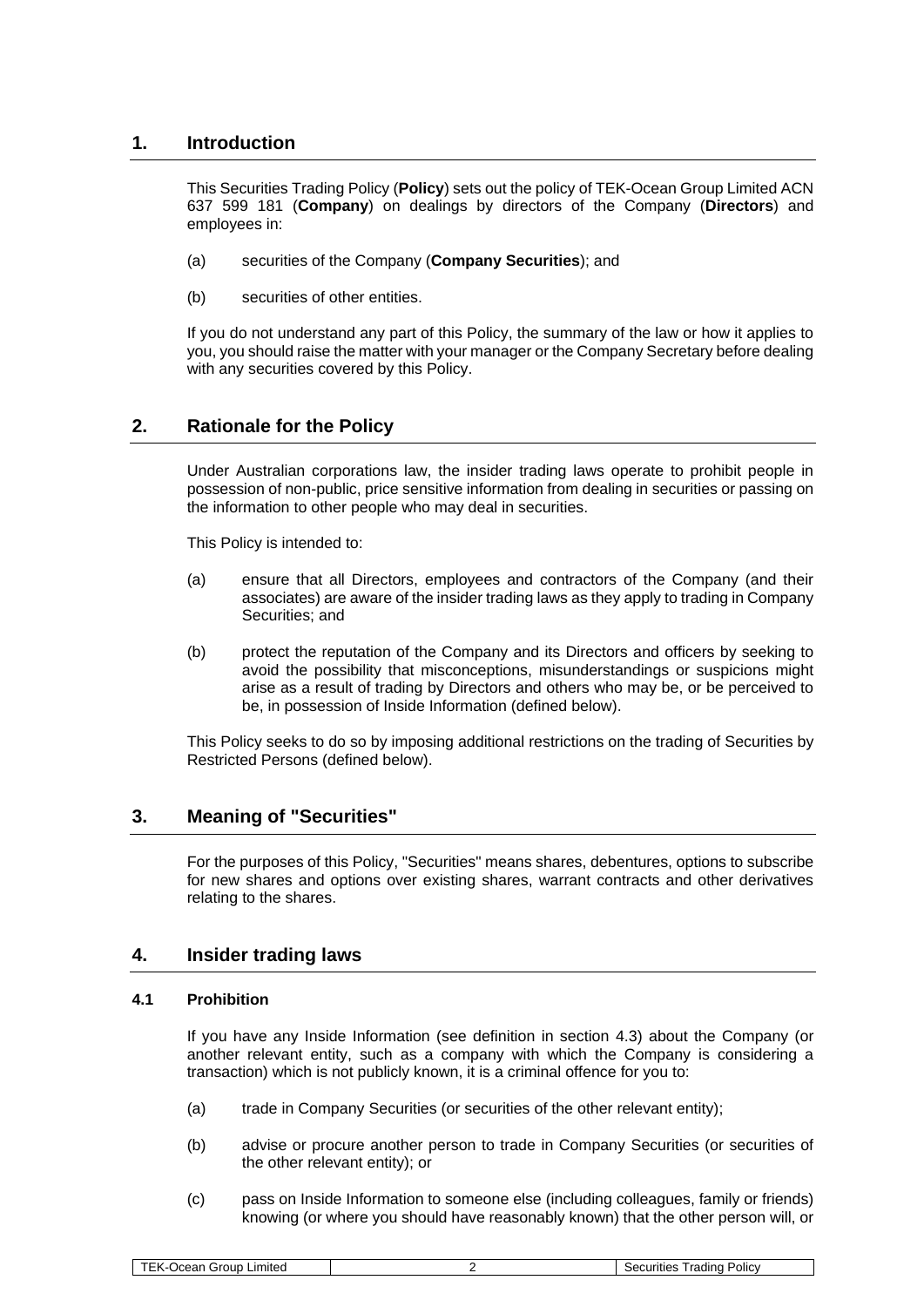is likely to, use that information to trade in, or procure someone else to trade in, Company Securities (or securities of the other relevant entity).

#### **4.2 Consequences of insider trading**

This offence, called "insider trading", can subject you to:

- (a) criminal liability including large fines and/or imprisonment;
- (b) a civil penalty (fine) of up to hundreds of thousands of dollars; and
- (c) civil liability, which may include being sued for any loss suffered as a result of illegal trading.

#### <span id="page-2-0"></span>**4.3 Inside Information**

"Inside information" is information that:

- (a) is not generally available; and
- (b) if it were generally available, a reasonable person would expect that it would (or would be likely to) influence investors in deciding whether to buy or sell particular securities.

The financial impact of the information is important, but strategic and other implications can be equally important in determining whether information is Inside Information. The definition of information is broad enough to include rumours, matters of supposition, intentions of a person (including the Company) and information which is insufficiently definite to warrant disclosure to the public.

Importantly, you need not be an "insider" to come across Inside Information. That is, it does not matter how you come to know the Inside Information (for example, you could learn it in the course of carrying out your responsibilities or in passing in the corridor or in a lift or at a dinner party).

#### **4.4 Examples of insider trading**

The following list is illustrative only. Inside Information could include:

- (a) the financial performance of the Company against budget;
- (b) a possible acquisition or sale of any assets by the Company;
- (c) a possible change in the Company's capital structure;
- (d) a proposed dividend;
- (e) senior management changes;
- (f) development of a new business line or product offering; or
- (g) any possible claim against the Company or other unexpected liability.

#### **4.5 Insider trading is prohibited at all times**

If you possess Inside Information, you must not buy or sell Company Securities, advise or get others to do so or pass on the Inside Information to others. This prohibition applies regardless of how you learn the information.

| roupخ<br>---<br>-imited<br>י ה<br>еан<br>. . |  | $\sim$ $-$<br><b>Policy</b><br><br>radınc<br>$\sim$ $\sim$ |
|----------------------------------------------|--|------------------------------------------------------------|
|----------------------------------------------|--|------------------------------------------------------------|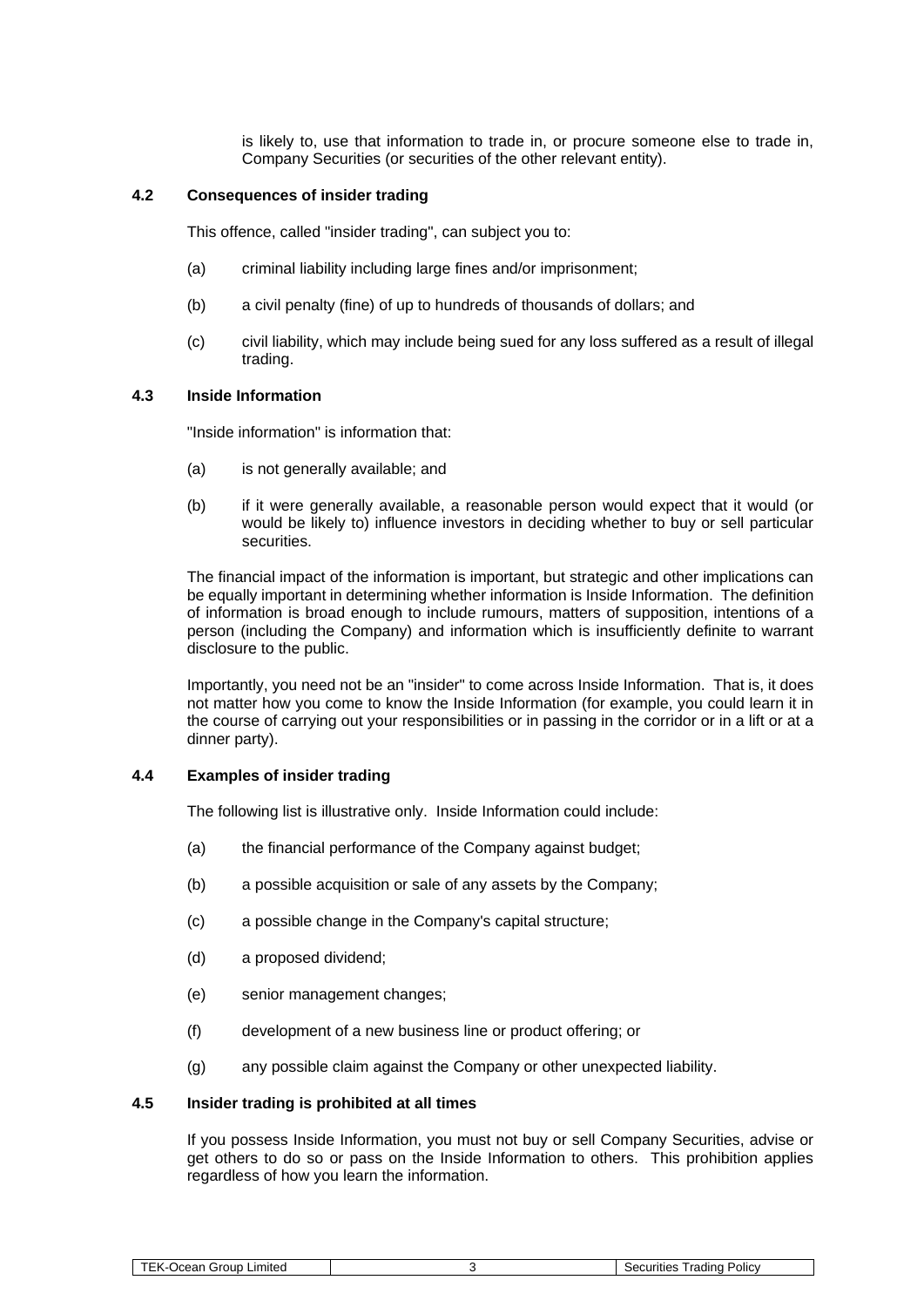The prohibition on insider trading applies not only to information concerning Company Securities. If a person has Inside Information in relation to securities of another company, that person must not deal in those securities.

# **5. Confidential information**

Related to the above, Directors, employees and contractors also have a duty of confidentiality to the Company. You must not reveal any confidential information concerning the Company, use that information in any way which may injure or cause loss to the Company, or use that confidential information to gain an advantage for yourself.

## **6. Trading restrictions imposed by this Policy**

## **6.1 Additional restrictions**

Additional restrictions (described below) on trading in Company Securities apply to Restricted Persons (defined below).

#### **6.2 Restricted Persons**

For the purposes of this Policy, "Restricted Persons" are:

- (a) all Directors;
- (b) all other key management personnel of the Company, including the CEO (or equivalent); and
- (c) employees who have been notified that they are Restricted Persons for the purposes of this Policy.

#### **6.3 Close family members and entities closely connected with Restricted Persons**

For this Policy:

- (a) a "close family member" of a Restricted Person means a spouse or de facto, any minor children or children living with the Restricted Person (including children of the Restricted Person's spouse or de facto); and
- (b) a "closely connected entity" of a Restricted Person means any family company or family trust that the Restricted Person or their "close family members" may control or have an interest in.

#### (collectively, **Closely Connected Persons**).

Each Restricted Person must:

- (a) ensure that any trading by their Closely Connected Persons are undertaken in accordance with this Policy; and
- (b) ensure that his or her Closely Connected Persons are aware of this Policy and the restrictions it contains.

#### **6.4 Reasons for additional restrictions**

Restricted Persons are in positions where it may be assumed that they may come into possession of Inside Information and, as a result, any trading by Restricted Persons (or their

| .ımıtea<br><br>$\sim$<br>$\sim$ | $\sim$<br>Policy<br>.<br>--<br>$\sim$<br>radinu |
|---------------------------------|-------------------------------------------------|
|---------------------------------|-------------------------------------------------|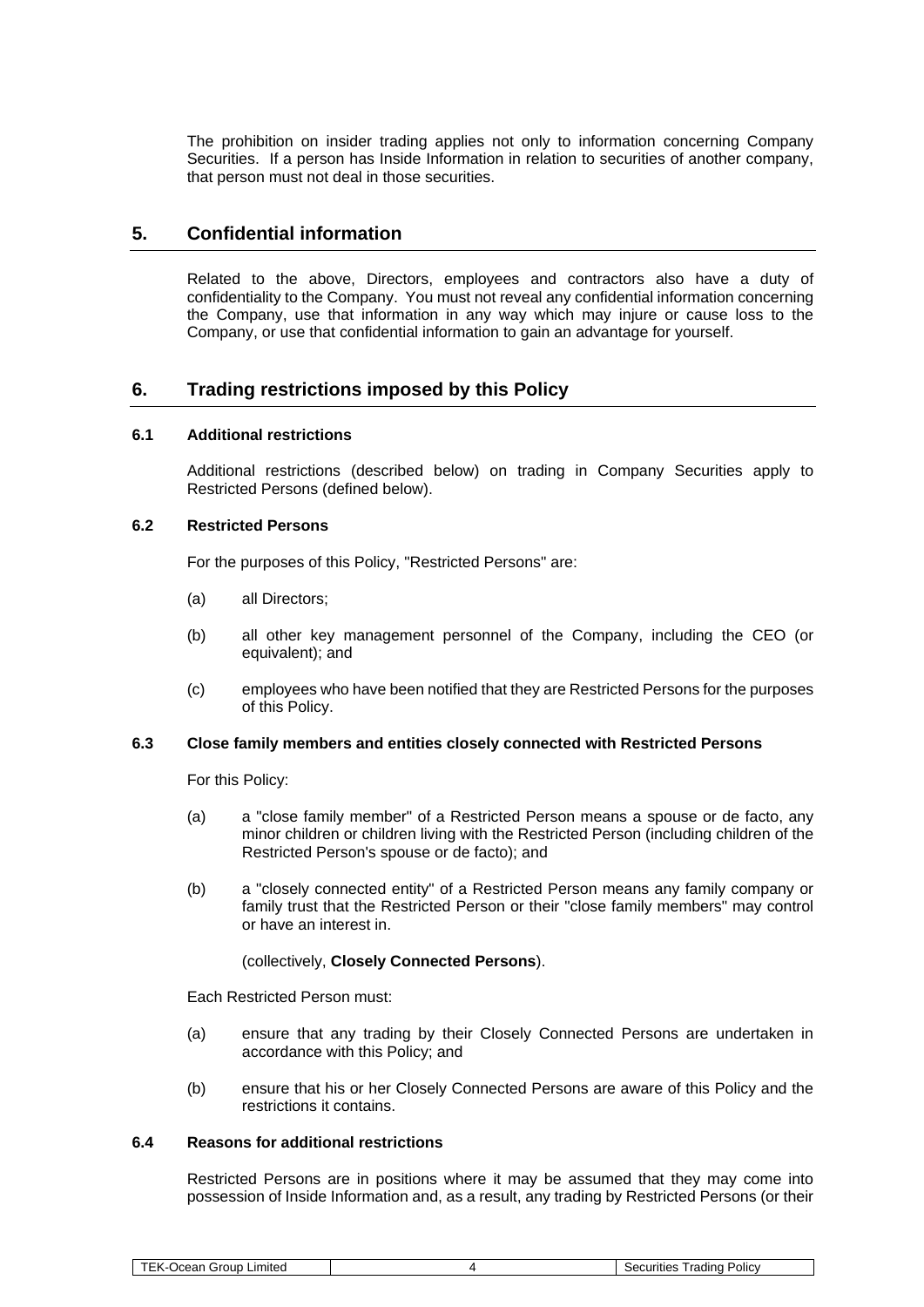Closely Connected Persons) may embarrass or reflect badly on them or on the Company (even if a Restricted Person has no actual Inside Information at the time).

This Policy is designed to avoid the possibility that misconceptions, misunderstandings or suspicions might arise and also to protect the reputation of the Company and Restricted Persons.

#### <span id="page-4-1"></span>**6.5 Restrictions on dealing**

Restricted Persons must not deal in Company Securities:

- <span id="page-4-2"></span>(a) without prior approval (refer section [6.7\)](#page-4-0);
- (b) during any of the following blackout periods:
	- (i) the period each year from the close of trading at the end of the full financial year until 10.00am on the next trading date following the announcement to ASX of the preliminary final statement or full year results;
	- (ii) the period each year from the close of trading at the end of the financial half year until 10.00am on the next trading day following the announcement of half-yearly results; and

any other period that the Company specifies from time to time.

#### <span id="page-4-4"></span>**6.6 No speculative short-term trading**

Restricted Persons should not trade in Company Securities on a short-term basis or for speculative trading gain.

The Company considers "short-term" to be a period of 6 months or less.

## <span id="page-4-0"></span>**6.7 Prior clearance for dealing**

Restricted Persons are only permitted to deal in Company Securities if they have given notice and obtained approval as set out below (and on the basis that the rule contained in section [4.1](#page-1-0) does not apply).

Restricted Persons must notify the Company in advance of any proposed dealing in Company Securities. The notification must be made to the person set out in section [7](#page-6-0) and confirm that they do not hold any Inside Information.

Upon:

- (a) provision of notification; and
- (b) confirmation by the Company Secretary that there is no objection to the person trading,

the Restricted Person may undertake the proposed dealing. The confirmation may specify a period of time within which the trading is to occur.

#### <span id="page-4-3"></span>**6.8 Exceptions for certain trading**

As an exception to the restrictions in the rule set out in section [6.5](#page-4-1)[\(b\),](#page-4-2) Restricted Persons are permitted to trade Company Securities in the following circumstances:

(a) transfer of Company Securities to a Closely Connected Person or a Restricted Persons' superannuation fund, in respect of which prior clearance has been obtained as set out in section [6.7;](#page-4-0)

| 211 I C<br>-11 | .ımıted<br>erour<br>--- |  | $I$ roding<br>.<br>olic. |
|----------------|-------------------------|--|--------------------------|
|----------------|-------------------------|--|--------------------------|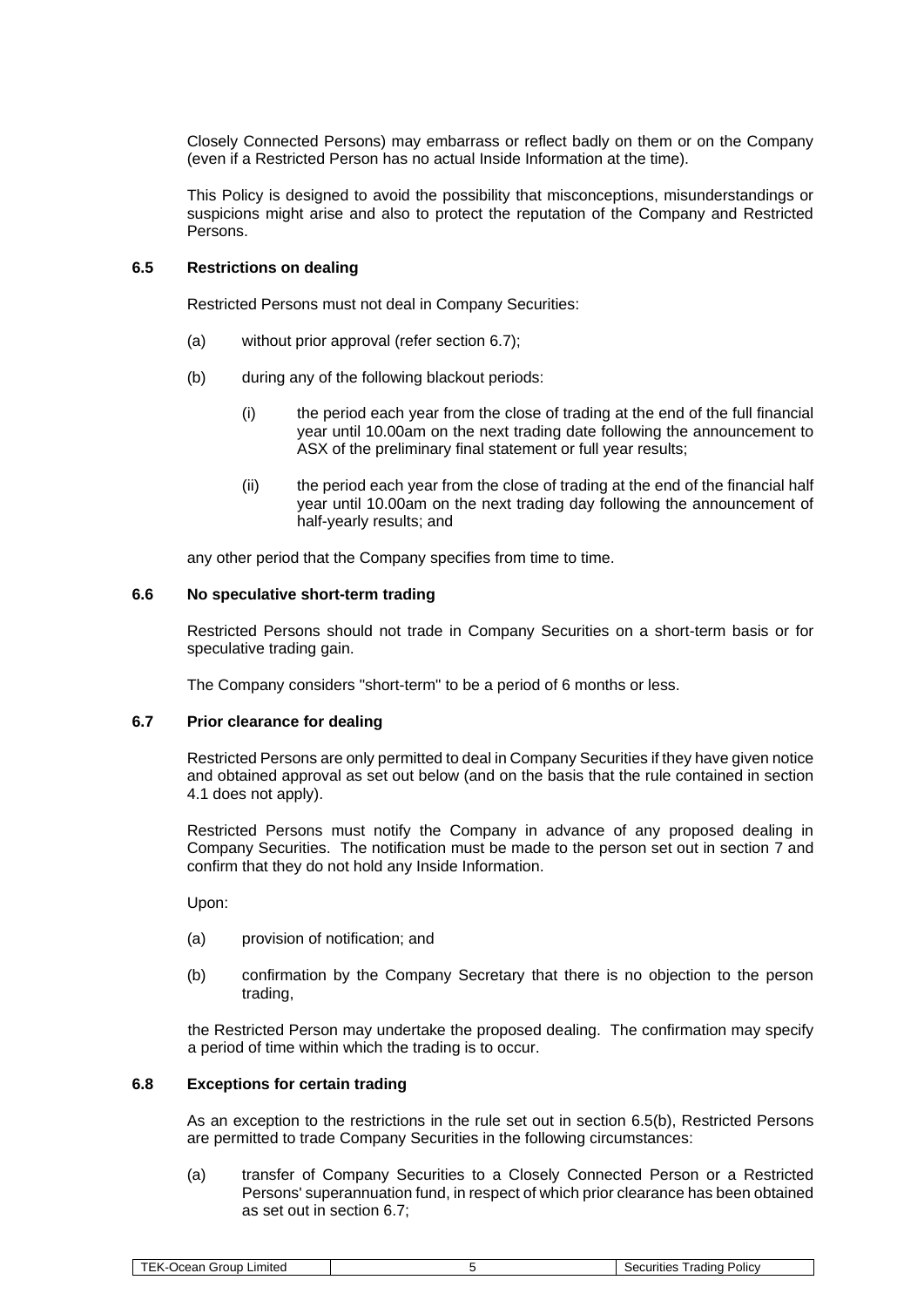- (b) a disposal of Company Securities arising from the acceptance of a takeover offer, scheme of arrangement or equal access buy-back;
- (c) a disposal of rights acquired under a renounceable pro rata entitlement issue;
- (d) an acquisition of Company Securities under a security purchase plan, entitlement offer or dividend purchase plan where the Restricted Person did not commence or amend their participation in the plan during a blackout period;
- (e) an acquisition of Company Securities under an employee incentive scheme (however, the additional restrictions in this Policy apply to any subsequent trade of any Company Securities issued to (or for the benefit of) a Restricted Person under an employee incentive scheme; or
- (f) where a Restricted Person has been granted approval to enter into margin lending or other secured financing arrangement (refer to section [6.11\)](#page-6-1), or an involuntary disposal of securities that results from the margin lender or financier exercising its rights under the arrangement.

Restricted Persons are reminded that they must still comply with the insider trading laws even where they would otherwise be permitted by this section [6.8](#page-4-3) to trade in Company Securities.

## **6.9 Exceptional circumstances**

If a Restricted Person needs to deal in Company Securities due to exceptional circumstances but such dealing would breach this Policy, the Restricted Person must apply to the person specified in section [7](#page-6-0) for a waiver from compliance with the provisions in sections [6.5](#page-4-1)[\(b\)](#page-4-2) or [6.6.](#page-4-4)

Exceptional circumstances include severe financial hardship, compulsion by a court order or any other circumstances that are deemed exceptional by the person described in section 7.

The Restricted Person seeking a waiver under this section must apply in writing to the person specified in section [7,](#page-6-0) setting out the circumstances of the proposed dealing (including an explanation as to the severe financial hardship or circumstances that are otherwise exceptional) and the reason the waiver is requested. A wavier will only be granted if the Restricted Person's application is accompanied by sufficient evidence (in the opinion of the person specified in section [7\)](#page-6-0) that the dealing of the relevant securities is the most reasonable course of action available in the circumstances and confirmation that the person does not possess Inside Information.

A decision to grant a waiver may be given or refused by the person specified in section [7,](#page-6-0) without giving reasons. Once given, a waiver can also be withdrawn if new circumstances come to light.

If a waiver is granted, the Restricted Person will be notified in writing (which may include notification via email) and in each circumstance the duration of the waiver to deal in securities will be 5 business days.

If a waiver is not granted, the Restricted Person must keep that confidential.

Unless otherwise specified in the notice, any dealing permitted under this section must comply with the other sections of this Policy (to the extent practicable).

#### **6.10 Requirements after trading**

Once a Restricted Person has completed a trade in Company Securities, the Company Secretary must be:

(a) advised that the trade has been completed; and

| radın<br>sroup<br><b>Imited</b><br>Polic\<br><b>.</b> . .<br>$\sim$<br>nues<br>'IС<br>ucai<br>. |
|-------------------------------------------------------------------------------------------------|
|-------------------------------------------------------------------------------------------------|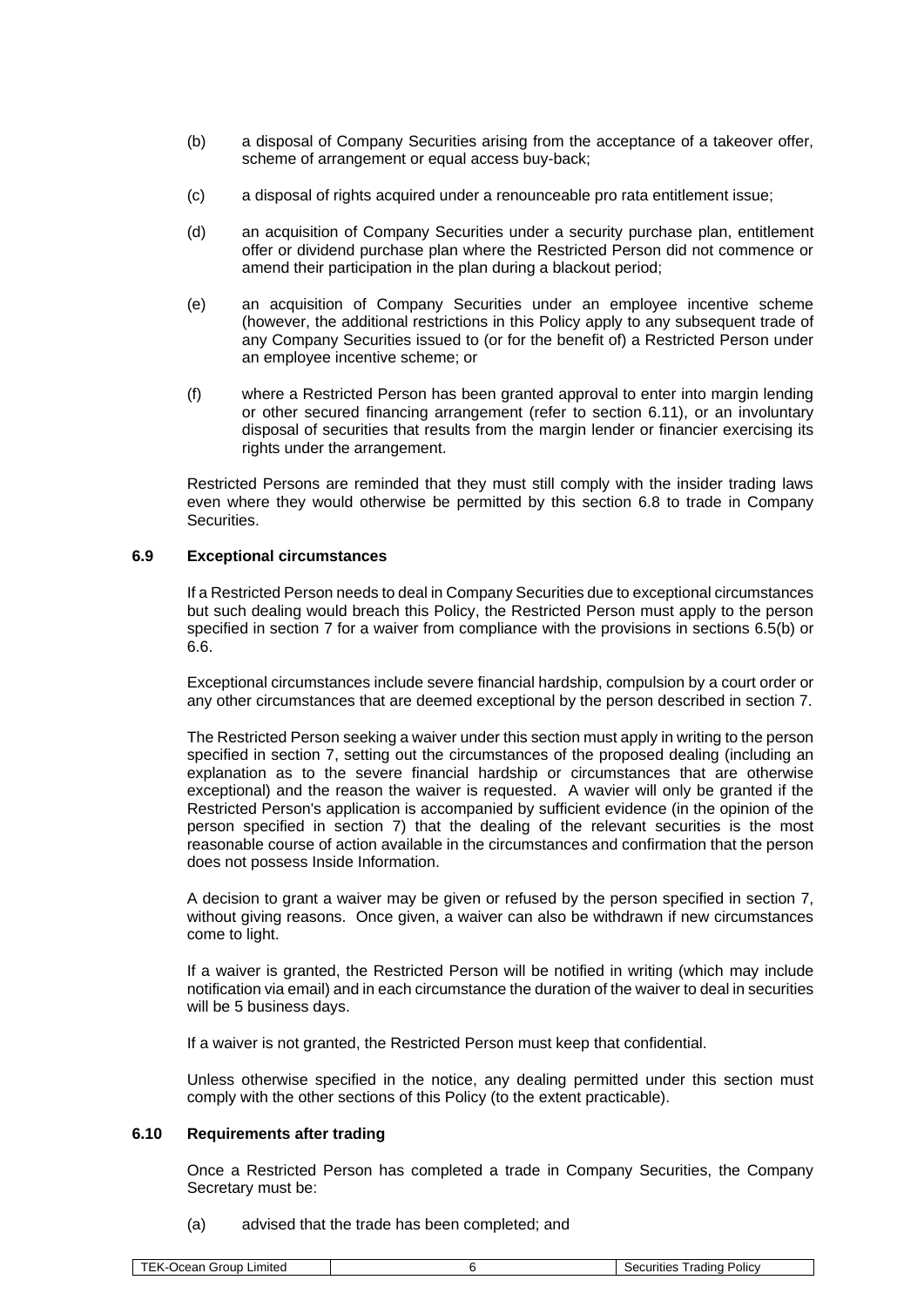(b) in the case of Directors, provided with sufficient information to enable the Company to comply with the requirements to notify a change of interests to ASX.

#### <span id="page-6-1"></span>**6.11 Short-selling, hedging and margin lending transactions**

A Restricted Person must not engage in short-selling in respect of the Company Securities.

A Restricted Person must not engage in transactions designed to hedge their exposure to Company Securities.

A Restricted Person must not enter into margin lending or other secured financing arrangements in respect of Company Securities, unless the prior approval of the Chairman (or their delegate (or in case of the Chairman, the Board or its delegate) has been obtained.

## <span id="page-6-0"></span>**7. Consents and notifications**

Where this Policy requires a notification to occur, or consent, or waiver to be obtained (unless the context requires otherwise) the table below sets out whom each Restricted Person must notify or seek approval from.

| <b>Restricted Person</b>        | Person to notify and obtain consent            |
|---------------------------------|------------------------------------------------|
| Chairman of the Board           | The Board                                      |
| <b>Other Restricted Persons</b> | Chairman of the Board (or his or her delegate) |

# **8. Breaches of this Policy**

Strict compliance with this Policy is a condition of employment. Breaches of this Policy will be subject to disciplinary action, which may include termination of employment.

# **9. Further information**

Employees should contact the Company Secretary if they are unsure about whether it is acceptable to deal or communicate with others in relation to Company Securities or other securities or if they have any other queries about this Policy.

# **10. Review and amendments to this Policy**

- (a) The Board will review this Policy annually or as often as it considers necessary to assess it is operating effectively and consider whether changes are required.
- (b) The Board may amend this Policy from time to time by resolution.
- (c) All new management or other relevant staff will be provided with a copy of this Policy as part of their induction into the Company.
- (d) Any updates or amendments as approved by the Board will be notified to appropriate officers and staff by the Company Secretary.

| --<br>Brour<br>mitec<br>$\sim$<br>11 J H<br>-11<br>-21 | rading<br>. .<br>olic <sup>,</sup><br>$-\Delta$<br>urities<br>. .<br>יי |
|--------------------------------------------------------|-------------------------------------------------------------------------|